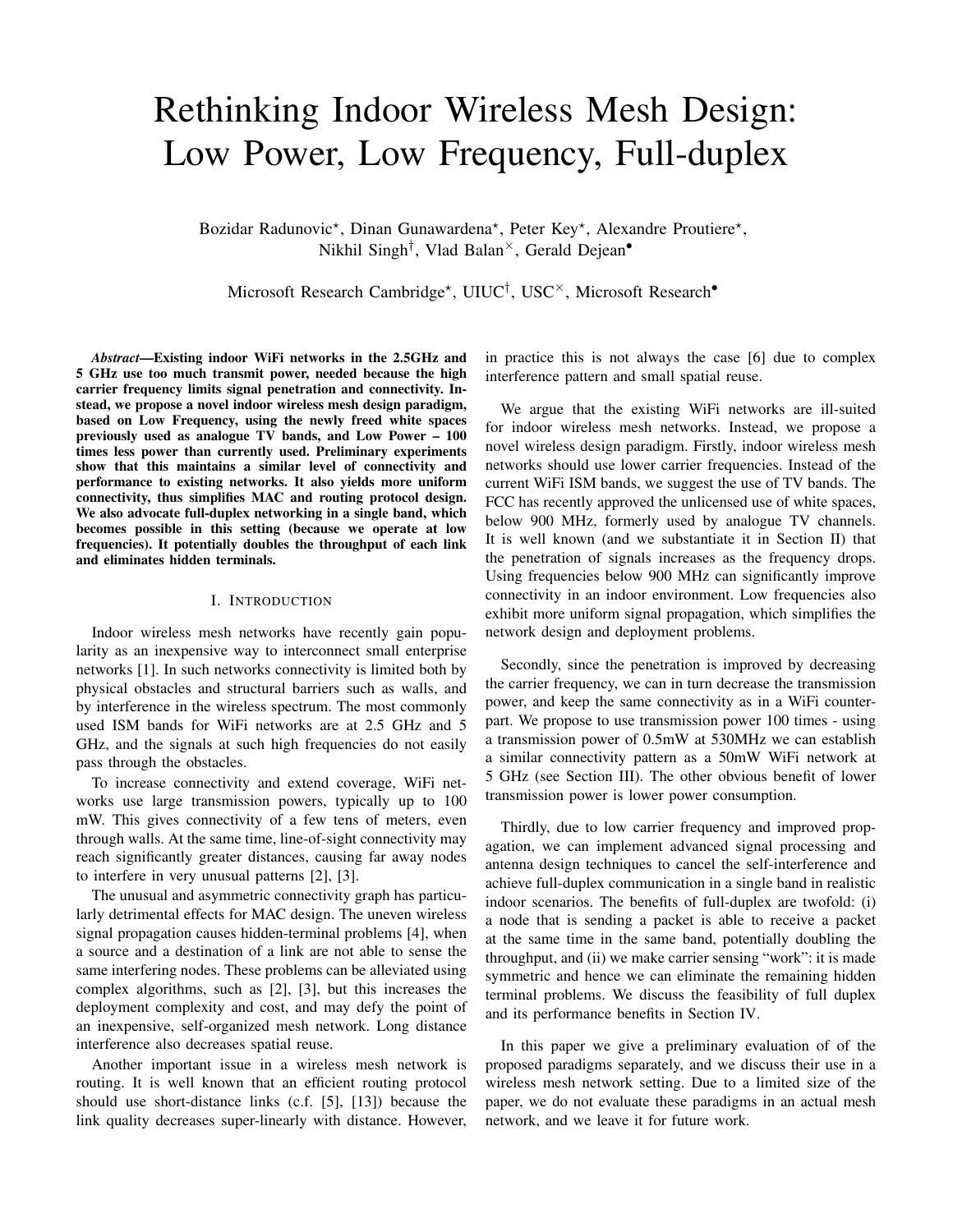#### II. SHORTCOMINGS OF EXISTING WIFI

We now expand on the shortcomings of current WiFi design and its effect on indoor mesh networks.

## *A. Attenuation and Path Loss*

It is well known that lower frequencies propagate further. The path loss of an electro-magnetic wave at ISM frequencies in free-space (or line-of-sight) increases linearly with the logarithm of the signal carrier frequency [7]. Furthermore, the reflection and absorption in different dielectric materials vary with the frequency, and high frequency signals propagate less through obstacles such as walls and doors. For example, [8] shows that the indoor attenuation of a 1900 MHz signal is up to 13 dB higher than the attenuation of a 900 MHz signal. Motley and Keenan [9] demonstrate that the indoor radio coverage at 1700 MHz is significantly less than at 900 MHz, and as a consequence the link ranges can be halved. For these reasons most of the current research in cognitive radio considers TV bands as the prime frequencies (see e.g. [10]).

### *B. Non-uniform Coverage*

The uneven signal propagation implies uneven connectivity in an indoor mesh network. Wireless nodes a short distance apart but separated by several walls or doors may not connect, while nodes can connect to far-away nodes that are on a line-of-sight (or separated by semi-transparent barriers such as glass). Indeed, several empirical studies have reported a large variation in the received SNR as a function of link length in a WiFi network (see for example [11]). WiFi typically uses high transmission power ( $\approx 100$  mW) to overcome these limitations and guarantee reasonable coverage in worst case scenarios.

As an example, we also observed significant heterogeneity in the propagation pattern for our own office network. We measured the connectivity between nodes placed at different locations, shown in Figure 1. We used 802.11a network cards based on Atheros AR5212 chipset (Dlink DWL AG530 and Netgear WAG311). The transmission power was 50 mW and the carrier frequency around 5 GHz (we don't use 802.11b/g network since it interferes with our enterprise WiFi network). Each node broadcasts 1000 packets with a payload of 50B at all available rates and we kept statistics of the received packets.



Fig. 1. Floorplan of our office with measurement locations ( $95m \times 18m$ ). The area left of A is an open floor office area. Above and below are regular offices. Most of the obstacles are glass, wood or concrete. The only exception is the elevator, lying in between C and D, which has a tick concrete and metal case.

We recorded the highest rate for each link in either direction for which the destination receives at least 80% of the packets of size  $50B<sup>1</sup>$ . The achieved rates and the approximate corresponding SNRs are shown as the solid line in Figure 2.

For a perfectly uniform propagation pattern, path loss depends only on the link lengths through the following relationship

path loss = 
$$
b \cdot \text{link length}^{-\alpha}
$$
. (1)

Hence path-loss and link-length would be linearly related in a Log-Log plot (the line in Figure 2 should be straight). Instead, we observe that there is a large fluctuation in channel quality as a function of distance. For example, from Figures 1 and 2 we see that link C-E is a short link, but traverses two walls and has a lower link quality than Link A-B, which is longer but traverses a single wall. Link B-C happens to be completely disconnected whereas a longer link, A-D is connected. All this is because of different obstacles lying on the paths.

## *C. Interference and Network Design*

The heterogeneous signal propagation patterns poses significant challenges for a wireless network design. For the topology of Figure 1, we found that node A could connect to node F but that node B could not connect to node F, even though the distance from A to F and from B to F are almost identical. Hence node F is a hidden terminal for node B when it sends data to A (when F transmits, it will seriously hamper the performance of link A-B).

There are several reasons why long-distant links are undesirable in indoor wireless mesh networks. Firstly, these links are often unreliable and not very likely to be used by a routing protocol, yet they create interference and decrease spatial reuse. Secondly, due to large asymmetry, they can create numerous hidden terminal and exposed terminal instances that greatly decrease the performance of the underlying carrier sense protocol [4].

Finally, long-distance interference impacts routing protocol. The path loss (1) is a super-linear function of the link length hence in an ideal world, with a uniform propagation as predicted in  $(1)$ , it is optimal to route over the shortest links  $(c.f.)$ [5], [13]). In reality, due to non-uniform signal propagation, interference patterns may be very complex [2], [3]. As a consequence, a path over the shortest links may cause too much unneccesary interference and become suboptimal. Also, under non-uniform signal propagation finding the optimal path becomes a difficult task [6].

There are several ways some of these problems can be alleviated, through complex routing algorithms [6], smart power control [14] or by using multiple channels [15]. The proposed protocols are complex and increase network design and deployment cost. However, the underlying problems are fundamentally due to an uneven signal propagation and a large transmit power.

<sup>&</sup>lt;sup>1</sup>We were not able to extract the SNR at the receiver from these measurements; instead, we use the measurements from [12] to estimate the approximate SNR needed to achieve these rates.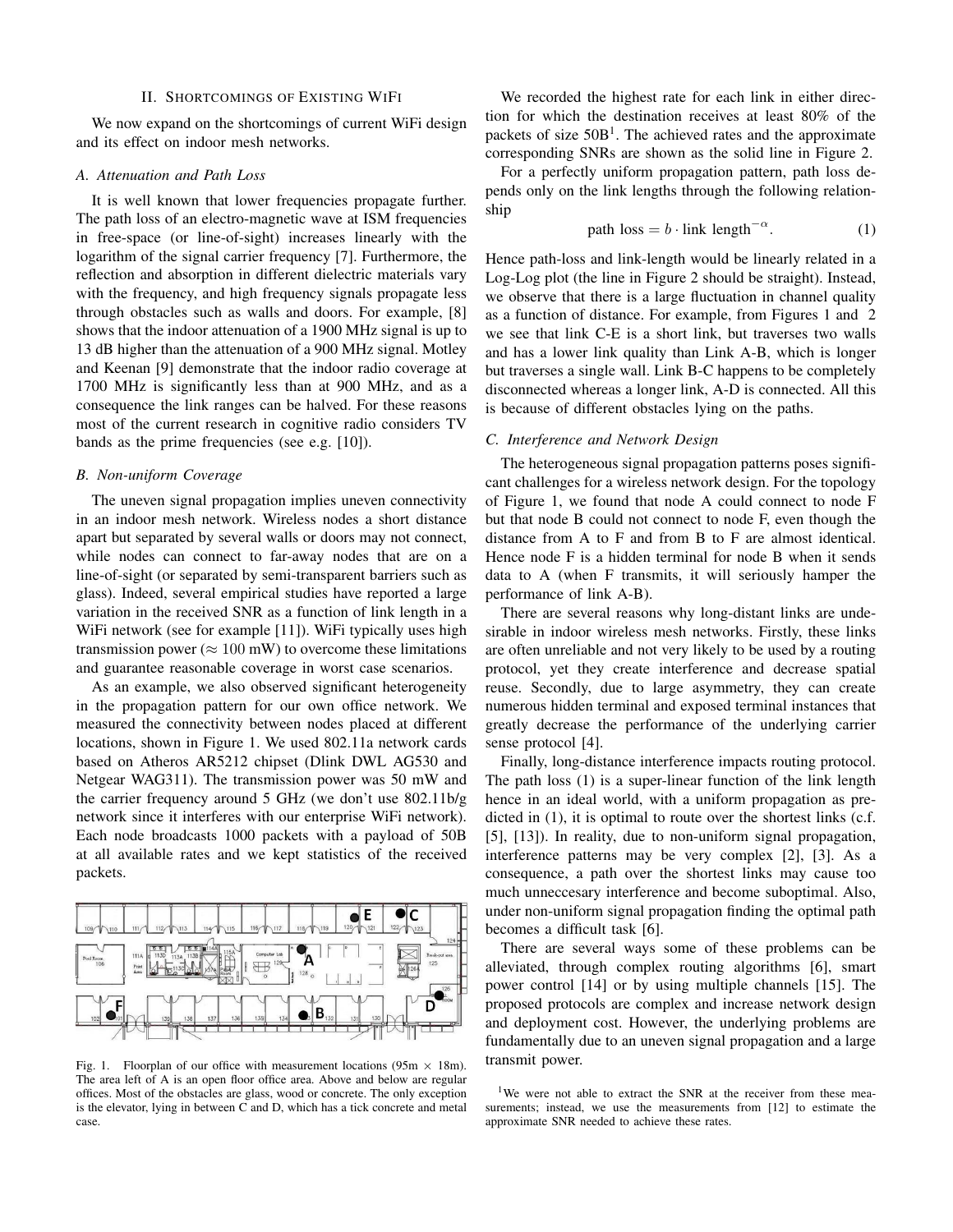## *D. Battery lifetime*

High transmission power drains batteries in mobile devices. The number of devices that are battery dependent is growing (e.g. mobile phones, netbooks etc), and many are frequently connected to indoor wireless mesh networks. Currently, turning on WiFi on a mobile phone decreases its battery life time by a factor of 3 to 4. The actual transmit power can be a considerable fraction of the circuit consumption. The power consumption of an 802.11 chipset reported in [16] is 400 mW when transmitting at 100 mW and 45mW in power-saving mode.

## III. LOW IS LOVELY

We propose a different design paradigm for indoor wireless mesh networks, using Low Frequency and Low Power. We recommend that indoor wireless mesh networks should use white spaces (the vacant analogue TV bands, between 470 MHz and 806 MHz) and 100 times less transmit power than WiFi (or  $\approx$ 1 mW). In this section we discuss the performance and benefits of such a network. We argue that the indoor coverage at white space frequencies is larger than that of a WiFi network and as a consequence we can decrease the transmit power. We also demonstrate that the signal has a more uniform propagation. As a by-product of the increased propagation, we can use full duplex, as we discuss in Section IV.

# *A. Extended Coverage*

We described signal propagation measurements for 802.11 in Section II-B. To measure the propagation in white space we used the Lyrtech Small-Form Factor Software Defined Radio (SDR) platform. The radio board operates in TV band frequencies, and has a single radio with separate transmission and reception circuits, each with its own antenna. The two antennas are approximately 10 cm apart. The radio module operates with 20 MHz bandwidth. It uses a fixed transmission power roughly equal to 0.5mW.

We positioned a sender and a receiver at different locations as shown in Figure 1. Signals were transmitted at 0.5 mW at 530 MHz and we measured the SNR at the receiver<sup>2</sup>. We also verified the link connectivity using our implementation of 802.11b-like PHY for Lyrtech platform (2 Mbps QPSK) and observed good connectivity for SNR greater than 10dB. We transmitted several packets over each link and recorded the received SNR for each packet. We plot the average achieved SNR with confidence intervals and the corresponding data rates in Figure 2, where the dashed line connects the average SNR for each link.

We compare the average SNRs for the 802.11a network and the Low Power, Low Frequency network. In some cases, the links in the Low Power, Low Frequency network have better average quality than the WiFi counterparts (links C-E, A-E, A-C, B-C). In other cases WiFi has a better quality, by up to 2 dB - 5 dB. In summary, we observe that up to link lengths of

about 40m, the coverage and the link qualities are comparable to the ones of the 802.11a network.

## *B. Uniform Propagation*

We now explore the homogeneity of the propagation pattern. As explained in Section 1, a uniform propagation pattern should yield a straight line in Figure 2. From the figure we conclude that the connectivity in white space is much more uniform and closer to a straight line than at 5 GHz. The only exception is the link C-D. For this link, the signal is heavily absorbed and reflected by concrete and metal of the elevator located in between nodes C and D.

We also see that there is a long-distance line-of-sight link A-F that is present in WiFi but which does not exist in the white space. This is because A cannot connect to F in the white space due to low transmit power. Again, this is beneficial for the network design since long links introduce unnecessary interference and hidden terminals, and reduce spatial reuse.

# IV. FULL-DUPLEX IN SINGLE BAND

Transmissions to and from a node in a single band interfere, hence a simultaneous transmission and reception at a node requires several orthogonal channels. We propose two techniques that allow both transmissions on the *same* channel in realistic indoor scenarios. This offers a potential double gain in the throughput. Our reference hardware implementation is described in Section III-A.

In order to enable full duplex, we need to eliminate the *self-interference*, the interference at the receiver coming from our own transmission. The first technique we propose is based on interference cancellation. The second technique relies on the use of a nulling transmit antenna, an antenna that forms a signal propagation pattern which is almost omni-directional, except for one particular direction where the received signal is very weak. We discuss these techniques in Sections IV-A and IV-B. We envisage combining them in a future system implementation.

Removing self-interference is never perfect and leaves some residual noise whose power is proportional to the power of the self-interfering signals. In order to decode the packet successfully, the remaining self-interference has to have much less power than the useful signal. We show in Section IV-C that this is indeed possible in the Low Power, Low Frequency network, where the signal attenuation due to propagation is low (as it is in white spaces) and link lengths are "reasonable", i.e. not more than 10m-20m, typical of most home and small enterprise networks. Full duplex does not work with existing WiFi: the higher frequency means that the nodes would have to be very close together (less than 1 meter) for the full-duplex to work. We discuss network design issues for full duplex in Section IV-D.

# *A. Analogue Interference Cancellation*

Multi-user detection and interference cancellation techniques have been widely used in digital communication systems (see e.g. [17]). However, there are two important aspects

<sup>2</sup>We have not yet implemented a full OFDM receiver for white space but we interpolate the corresponding rates from the measurements in [12].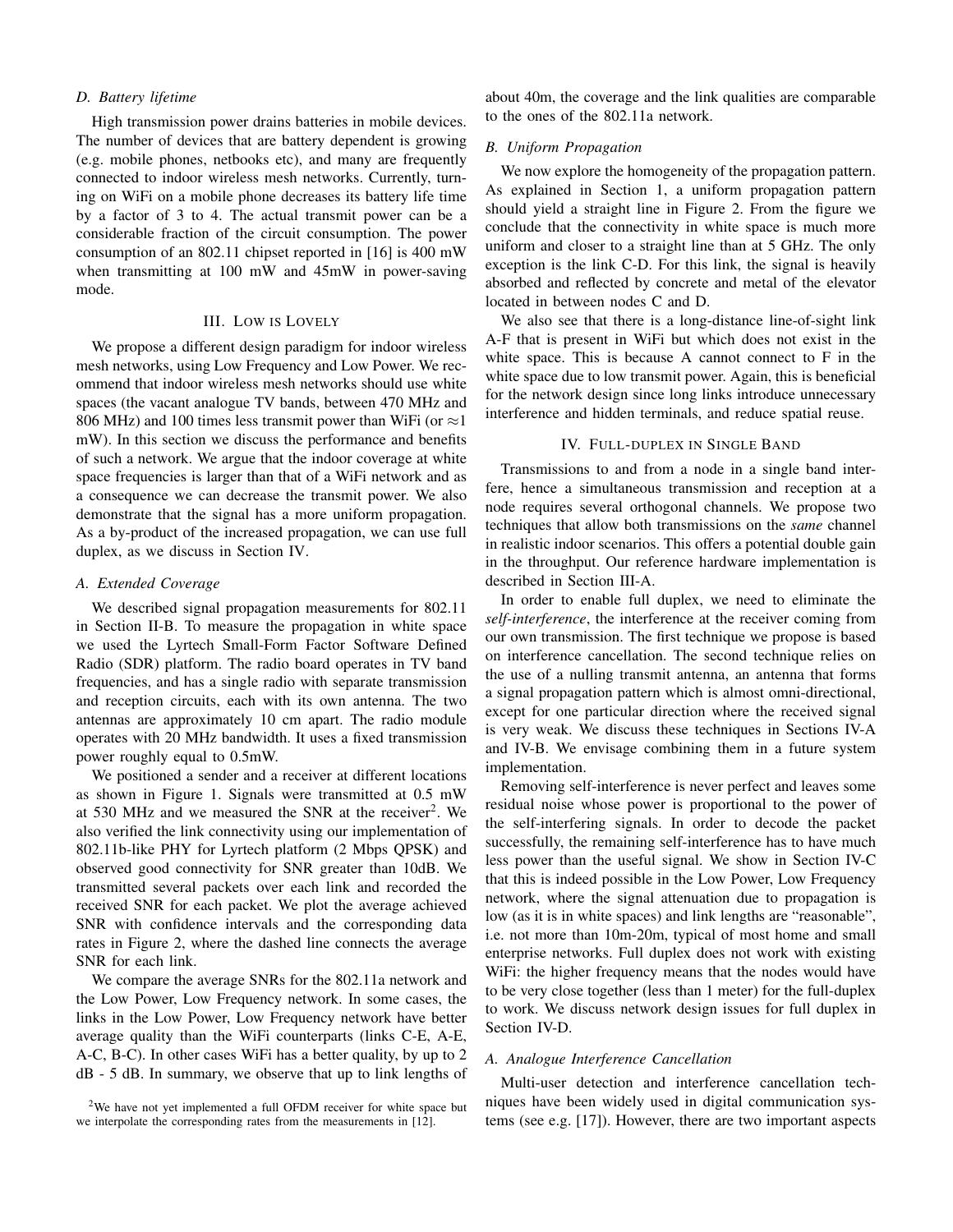

Fig. 2. The average SNR and the corresponding rates for different links in the network from Figure 1. On the top x axis we mark each link and on the bottom x-axis we plot the corresponding link lengths. On the left y-axis we plot the average SNR and on the right y-axis we plot the corresponding transmission rate, based on the measurements from [12].

to consider when implementing them in our system. Firstly, the self-interference (the transmitted signal) is known at the receiver and we do not need to decode it, as in [17]. Secondly, the self-interference signal is strong due to the proximity of the transmit and the receive antennas. Such a strong signal will typically saturate the digital-to-analogue conversion circuit and no further digital processing will be possible. Therefore, in our setting the transmitted signal has to be cancelled in the analogue domain.

We built a prototype of a wireless device with the analogue interference cancellation based on Quellan QHx220 noise cancellers. We feed the signal from the transmit antenna (the self-interference) through a wire to the QHx220. We also connect QHx220 to the receive antenna. The Quellan noise canceller subtracts the self-interfering signal from the received signal and recovers the useful signal.

The signal received from the wire is a good replica of the self-interfering signal received through the air, via the receive antenna. Both signals will be exposed to the same transfer functions of all circuitry. The only difference between the signals is caused by signal propagation through the air. The Quellan noise canceller contains an analogue circuit that tracks and emulates the propagation channel using an analogue filter. The design of the noise canceller is described in [18].

This approach is simple and cheap, since it requires only a single additional analogue circuit with no modification of the physical layer. It works with any modulation scheme (OFDM, CDMA, etc.).

To assess the performance of self-interference cancellation, we use the configurable radio hardware described in Section III-A. We attached the Quellan noise canceller at the outputs of the SDR and tuned the parameters to achieve the optimal cancellation.

We first measured the self-interference without the noise canceller circuit. The power of self-interference at the receive antenna was 55 dB (relative to the power of the background noise). We then measured the power of the self-interference after cancellation. It was about 25 dB. In other words, we

successfully cancelled 30 dB of interference, confirming the results of [18] in our setting.

## *B. Nulling Antenna*

The power of the self-interference over white noise is 55 dB, and we were able to cancel 30 dB using analogue interference cancellation. To completely eliminate the self-interference, we need to cancel an additional 25 dB of interference.

We are currently investigating the use of a nulling transmit antenna to achieve the additional cancellation. One of the most promising approaches is the printed annular slot antenna presented in [19]. This is an implementation of a nulling antenna that gives an almost omnidirectional radiation pattern, except in the nulling direction. The angular width of the nulling direction is approximately  $10^{\circ} - 15^{\circ}$ .

The nulling direction can be controlled, and we can position this direction to match the position of the receive antenna. The antenna is able to cancel between  $25$  dB – 30 dB of interference in the nulling direction. It is also relatively compact in size, simple, and cheap to produce.

The only potential problem with the antenna is the quality (the received SNR) of links in the nulling direction, which will be 25 dB lower. As the nulling direction is narrow, we hope to be able to receive some of the reflected paths. This remains to be evaluated in practice.

# *C. Performance of Full-Duplex*

We next discuss the performance of full duplex. A major concern is that having introduced the residual noise from the self-interference, we degrade the link performance. In particular, the longer the link, the greater the sensitivity to the self interference. How much interference do we need to cancel to make full-duplex communication useful and at what range?

To answer to this question, consider a simple scenario with a single link  $A-B$  of length  $l$  where both nodes  $A$ and B have packets to send to each other. Let  $P$  be the transmit power and  $N$  the white noise power. Consider first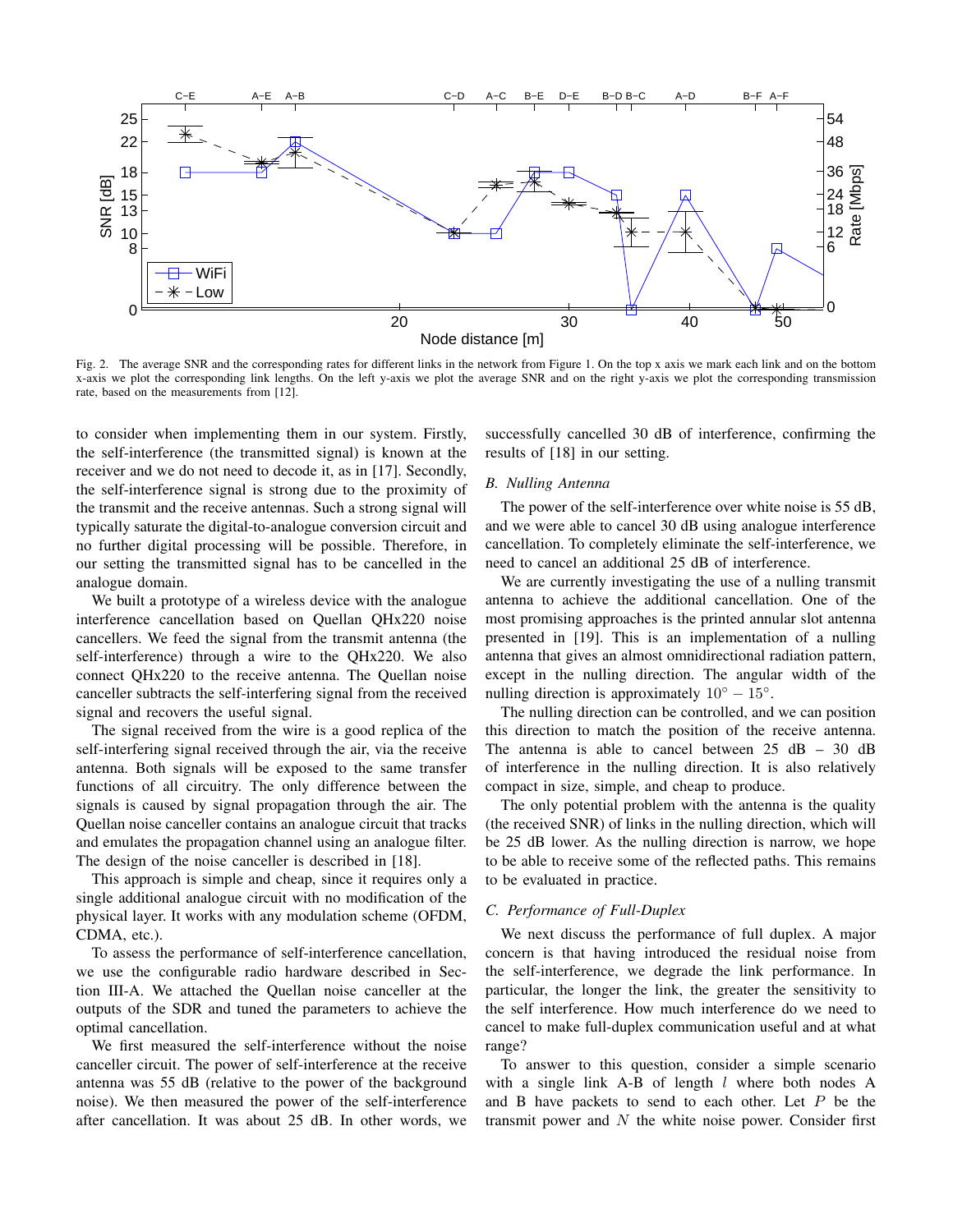the half-duplex case. Suppose that the link is symmetric and denote the signal-to-noise ratio at nodes  $A$  and  $B$  by  $SNR_A = SNR_B = P bl^{-\alpha}/N$ , where b and  $\alpha$  describe the signal propagation as given in (1). By symmetry, the halfduplex rates  $r_{HD} = r_{AB} = r_{BA}$  on the two links are equal. Using Shannon's formula (rate  $=$   $\frac{1}{2}$  log(1 + SNR)) gives the achieved rates as

$$
r_{HD} = \frac{1}{4} \log \left( 1 + \frac{P b l^{-\alpha}}{N} \right) \approx \frac{1}{4} \log \left( \frac{P b l^{-\alpha}}{N} \right),\,
$$

since typically  $P bl^{-\alpha}/N \gg 1$ . The extra factor of 1/2 is a consequence of the two links, A-B and B-A, needing to timeshare the medium access since they cannot simultaneously transmit. The performance of the half-duplex is approximately the same in the 802.11a network and in the Low Frequency, Low Power network, as discussed in Section III.

Now consider the full-duplex case. The transmit and receive antennas are at distance d (in our case  $d = 10$  cm) and the self-interference is  $P bd^{-\alpha}$ . Let us denote by  $\gamma$  the fraction of interference we successfully cancel (e.g.  $\gamma = 30$  dB with analogue interference cancellation only). The residual self-interference is then  $P bd^{-\alpha}/\gamma$ . Again, the scenario is symmetric and we have

$$
r_{FD} = \frac{1}{2} \log \left( 1 + \frac{P b l^{-\alpha}}{P b d^{-\alpha} / \gamma + N} \right) \approx \frac{1}{2} \log \left( \frac{l^{-\alpha}}{d^{-\alpha}} \gamma \right),\,
$$

when  $P bd^{-\alpha}/\gamma \geq N$ . As one can see, the performance of the full duplex depends on the propagation parameter  $\alpha$  (and hence carrier frequency) but it is independent of the transmit power P. Since  $\alpha$  tends to increase with frequency, the rate achieved with full-duplex typically decreases with frequency. Therefore, operating at low frequency is required to enable efficient full-duplex communication.



Fig. 3. Minimum SNR/ maximum distance for which a given interference cancellation scheme achieves a rate improvement of factor k. On x-axis is the amount of interference cancelled (with only analogue IC we cancel 30 dB which is denoted with a dotted line; with both techniques we cancel 55 dB). On the y-axis is the minimum SNR and corresponding maximum LOS distance (derived from Figure 2) for which such a cancellation will produce k times rate improvement.

Now suppose that we require the rate achieved with fullduplex to be at least  $k$  times better than that achieved with half-duplex, that is  $r_{FD} > k r_{HD}$ , for  $1 \leq k \leq 2$ . k is bounded above by 2 since clearly we can at most double the rate. We then ask what is the maximal SNR, or equivalently

what is the maximum link length (range) at which such an improvement can be achieved. This is illustrated in Figure 3 for the parameters of the Low power, Low frequency network described here. With analogue interference cancellation only, we cancel 30 dB of noise (shown by the vertical dotted line) and we improve performance  $(k \geq 1)$  for all links with the received SNR  $> 50$  dB, corresponding to a LOS link of about 2m. But with an additional nulling antenna, described in Section IV-B, which cancels an additional 25 dB, there is no residual self interference and we always double the throughput, *regardless* of link length.

#### *D. Towards Full-duplex Network Design*

Finally, we list some interesting issues and challenges in the network design for full-duplex. Given the interference cancellation and nulling techniques, a node is able to transmit and receive at the same time. A node A receiving data from a node B can transmit data back to  $B$  (conventional full-duplex). But it could also transmit to some other node  $C$ , provided that A and C do not interfere. Thus, node A has the freedom to adapt its schedule to the traffic pattern. In particular, if A relays traffic on a route, it will frequently have packets to send and receive from both directions of the route. This means that we don't need symmetric traffic in a network to fully exploit the capabilities of full duplex.

Full-duplex transmissions also eliminate the remaining hidden terminal problems. If a node  $A$  is transmitting while receiving, it generates a signal around it, preventing nearby nodes to start transmitting and hence interfere with the reception at A. This way we "fix" the carrier sensing by making it symmetric. We don't need RTS/CTS signalling procedures that are known to be inefficient and do not always prevent hidden terminals.

An interesting question is how to design the medium access in a full-duplex network. We propose keeping carrier sensing (unlike e.g.  $[17]$ ). A node, say node B, that acquires the medium initiates a transmission to node A. Then only node A is allowed to transmit at the same time. Node  $C$ , the receiver of A's transmission, is not.

## V. RELATED WORK

There is a large body of work on architecture and design of white-bands networks (see [10] and references therein). However, unlike us, they focus on high power, long distance networks. Lots of papers discuss different techniques to deal with non-uniform connectivity of wireless mesh networks [2], [3].

Our paper belongs to a group of papers that propose several concurrent transmissions by exploiting advanced signal processing in a wireless network design. A form of multiuser detection is presented in [22]. An recent implementation of interference cancellation is given in [17]. Our paper uses similar techniques but in a full-duplex setting and with a different MAC design. Other similar techniques include [23], which is orthogonal to our approach.